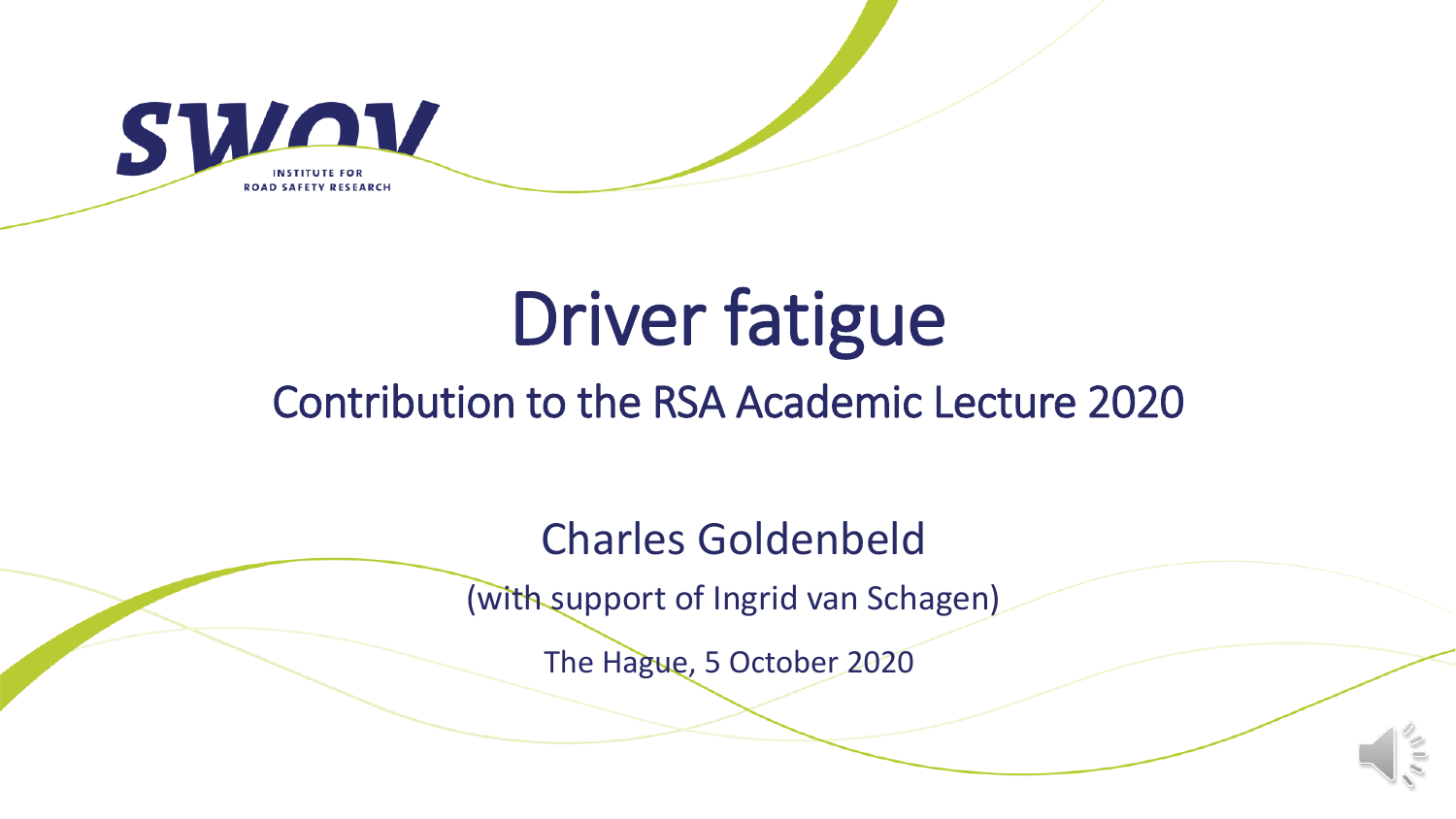

# **Contents**

- > What is driver fatigue?
	- > definition
	- causes & distinctions
- > The problem
	- **>** prevalence
	- **Crashes and crash risk**
	- > risk groups
- Countermeasures
	- > Regulation/enforcement
	- > Education and information
	- > Road infrastructure
	- > Vehicle technology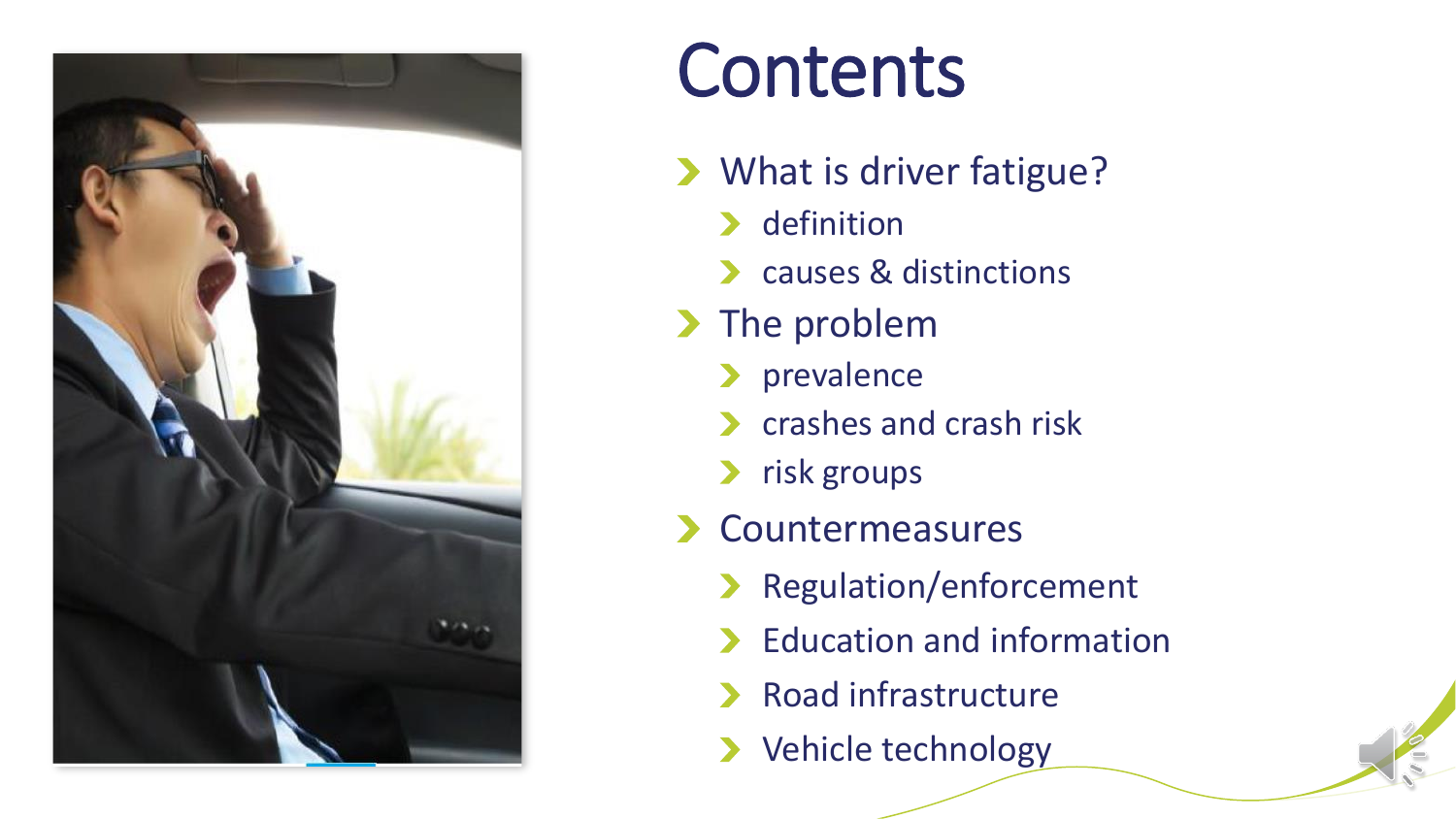#### **Definition**

- **No single accepted general definition**
- Fatigue, sleepiness and drowsiness related concepts
- Umbrella term
- "… a general psychophysiological state which diminishes the ability of the individual to perform the driving task by altering alertness and vigilance" (Thiffault & Bergeron, 2003)

Thiffault & Bergeron (2003). Monotony of road environment and driver fatigue: a simulator study. Accident Analysis & Prevention, 35, 381-391.

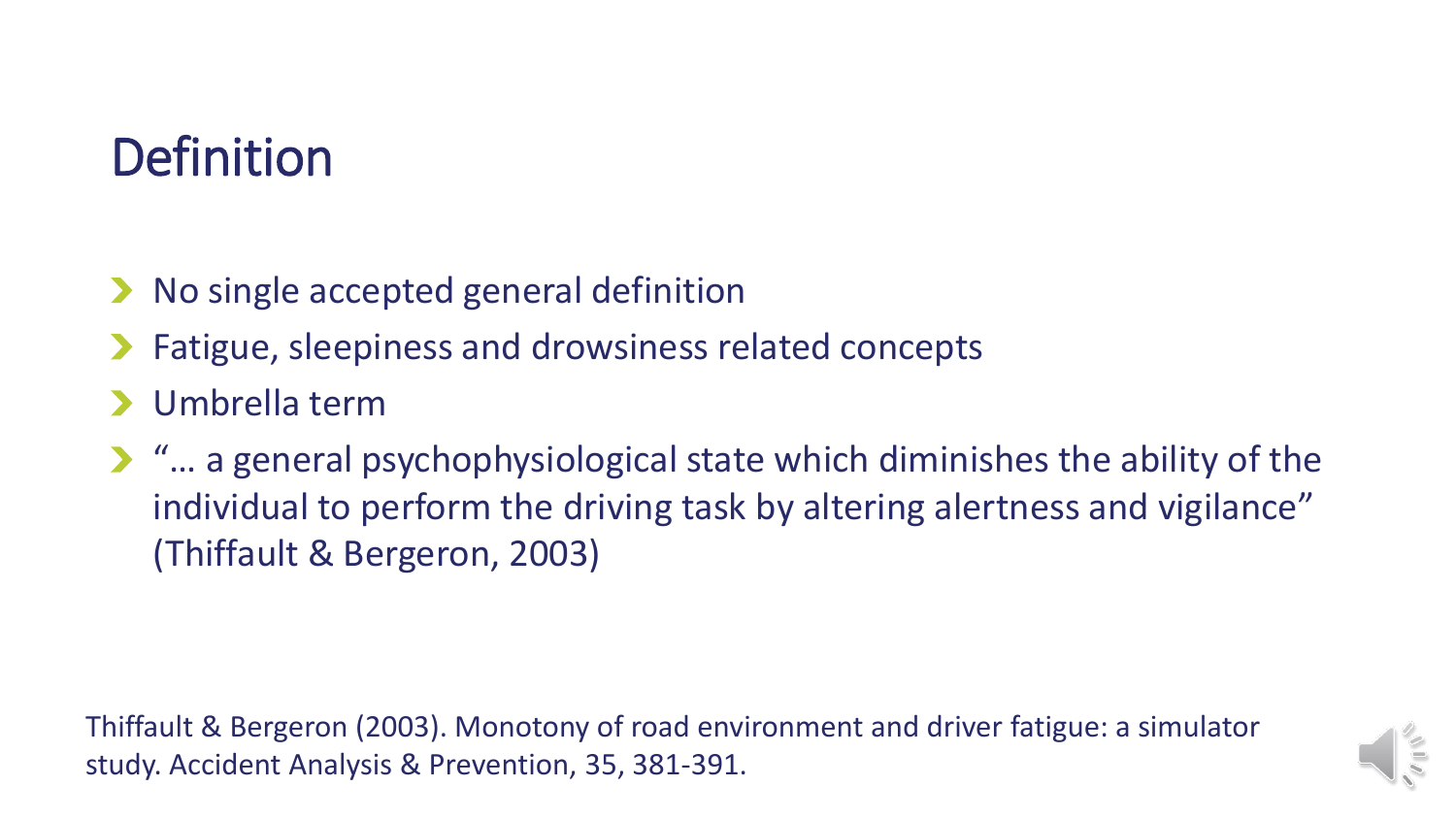#### Causes & types driver fatigue

May, J.F. & Baldwin, C.L. (2009). Driver fatigue: The importance of identifying causal factors of fatigue when considering detection and countermeasure technologies. Transportation Research Part F: Traffic Psychology and Behaviour, 12(3), 218–224



Decreased driving performance,

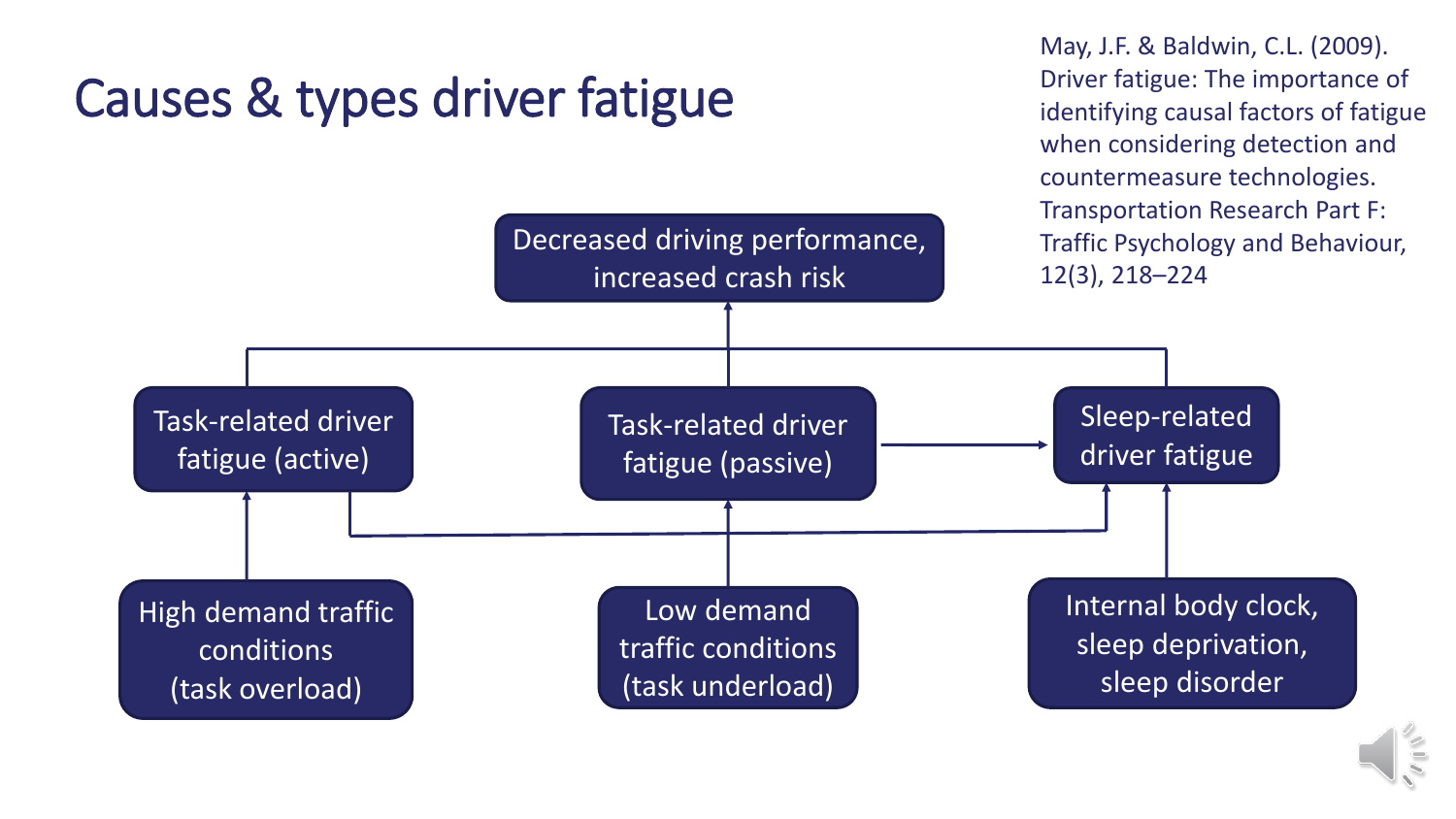#### Fatigue & automated driving

- In a simulator study Vogelpohl et al. (2019) found that drivers under automated driving conditions…:
	- *frequently became fatigued (even if they did not previously suffer from a lack of sleep)*
	- *sometimes too slow to react to take-over requests (slower reaction time)*
	- *sometimes too quick to deactivate the automation (before being sufficiently aware of their surroundings – lesser reaction quality)*

Vogelpohl, T., Kühn, M., Hummel, T., & Vollrath, M. (2019). Asleep at the automated wheel—Sleepiness and fatigue during highly automated driving. Accident Analysis & Prevention, 126, 70–84.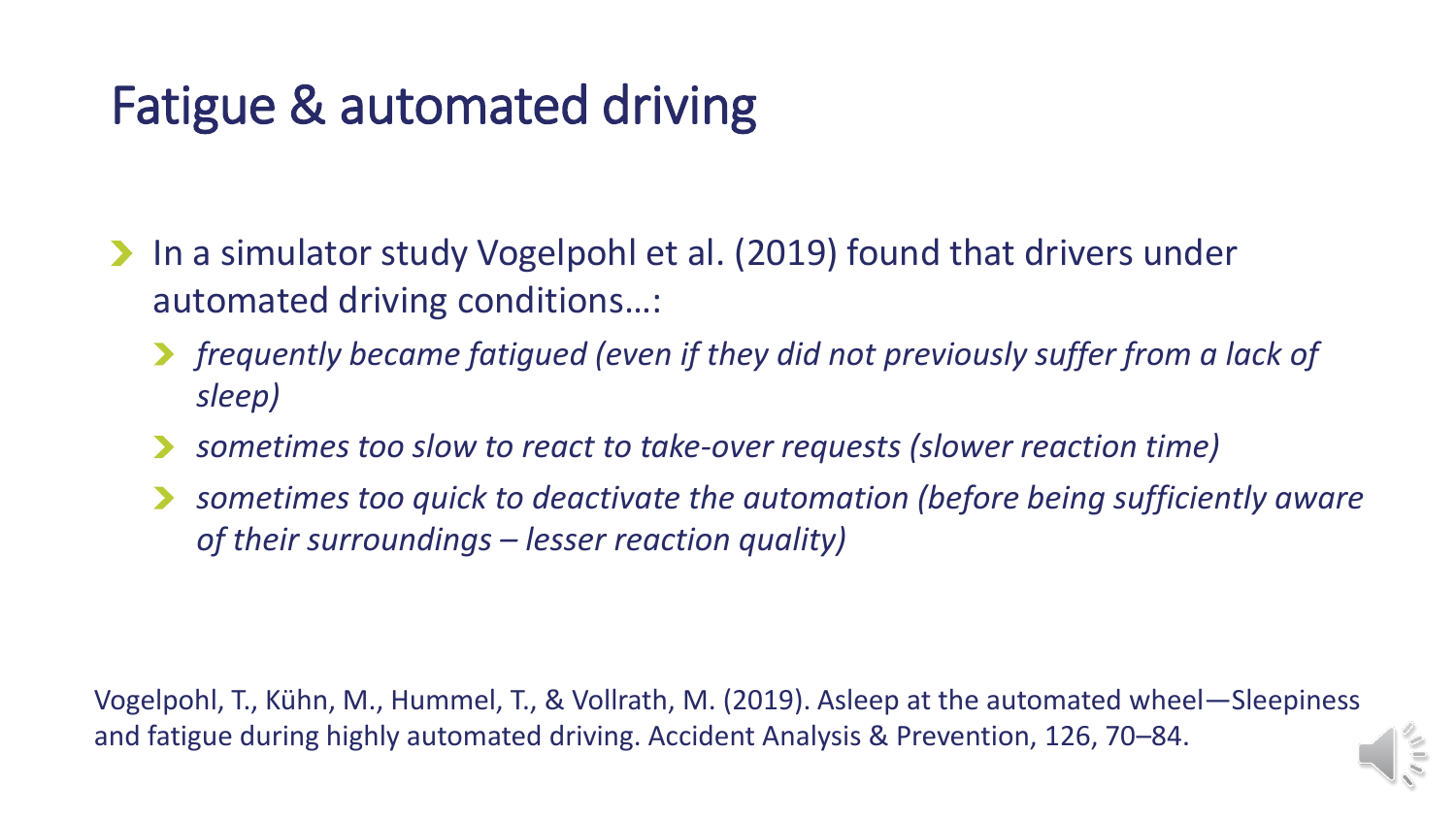#### Prevalence self-reported driver fatigue Europe: ESRA-2 survey 2018

Goldenbeld, C., & Nikolaou, D. (2019). Driver fatigue. ESRA2 Thematic report Nr. 4. ESRA project (E-Survey of Road users' Attitudes). Institute for Road Safety Research SWOV, the Hague.

#### **SELF-DECLARED BEHAVIOUR AS A CAR DRIVER** Drive when you were so sleepy that you had trouble keeping your eyes open Europe<sub>20</sub> 31.8% Austria Finland 28.8% Greece 25.5% **Belgium** 24.4% Sweden 24.3% 24.0% Denmark Ireland 23.9% 23.5% Germany Czech Republic 22.0% Netherlands 21.6% Slovenia 20.9% Spain 20.7% Hungary 20.3% Portugal 20.2% Europe20 19.7% Poland 19.6% Switzerland 18.9% France 18.5% United Kingdom 15.3% Italy 14.3% Serbia 13.9% % at least once (last 30 days) Reference population: car drivers, at least a few days a month

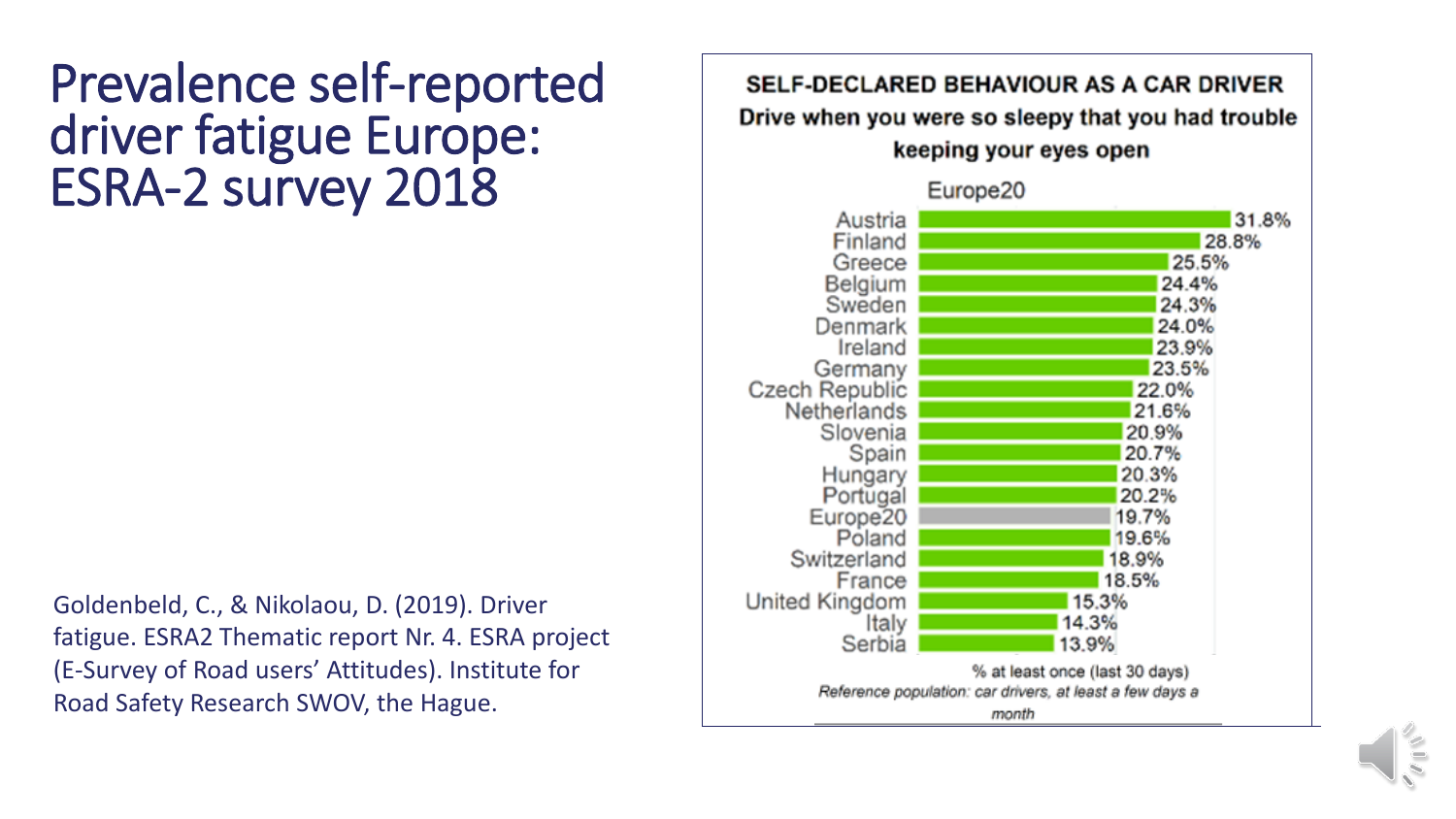Age differences in self-reported driver fatigue: ESRA-2 results



Goldenbeld, C., & Nikolaou, D. (2019) Driver fatigue. ESRA2 Thematic report Nr. 4. ESRA project (E-Survey of Road users' Attitudes). Institute for Road Safety Research SWOV, the Hague, the Netherlands.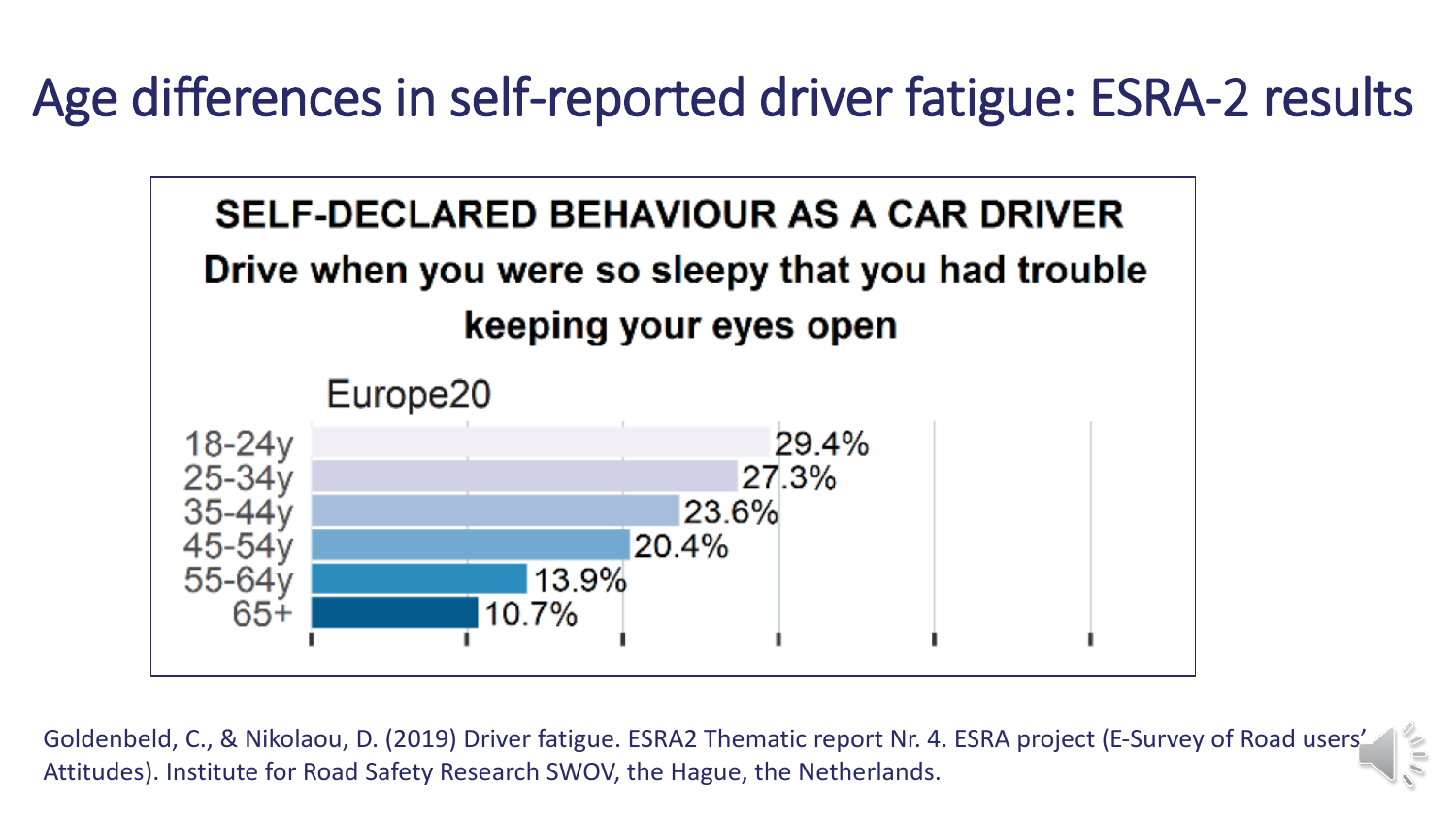#### Personal acceptability fatigued driving

Question: "How acceptable do you, personally, feel it is for a CAR DRIVER to drive when they're so sleepy that they have trouble keeping their eyes open?" Source: ESRA-2

Goldenbeld, C., & Nikolaou, D. (2019) Driver fatigue. ESRA2 Thematic report Nr. 4. ESRA project (E-Survey of Road users' Attitudes). Institute for Road Safety

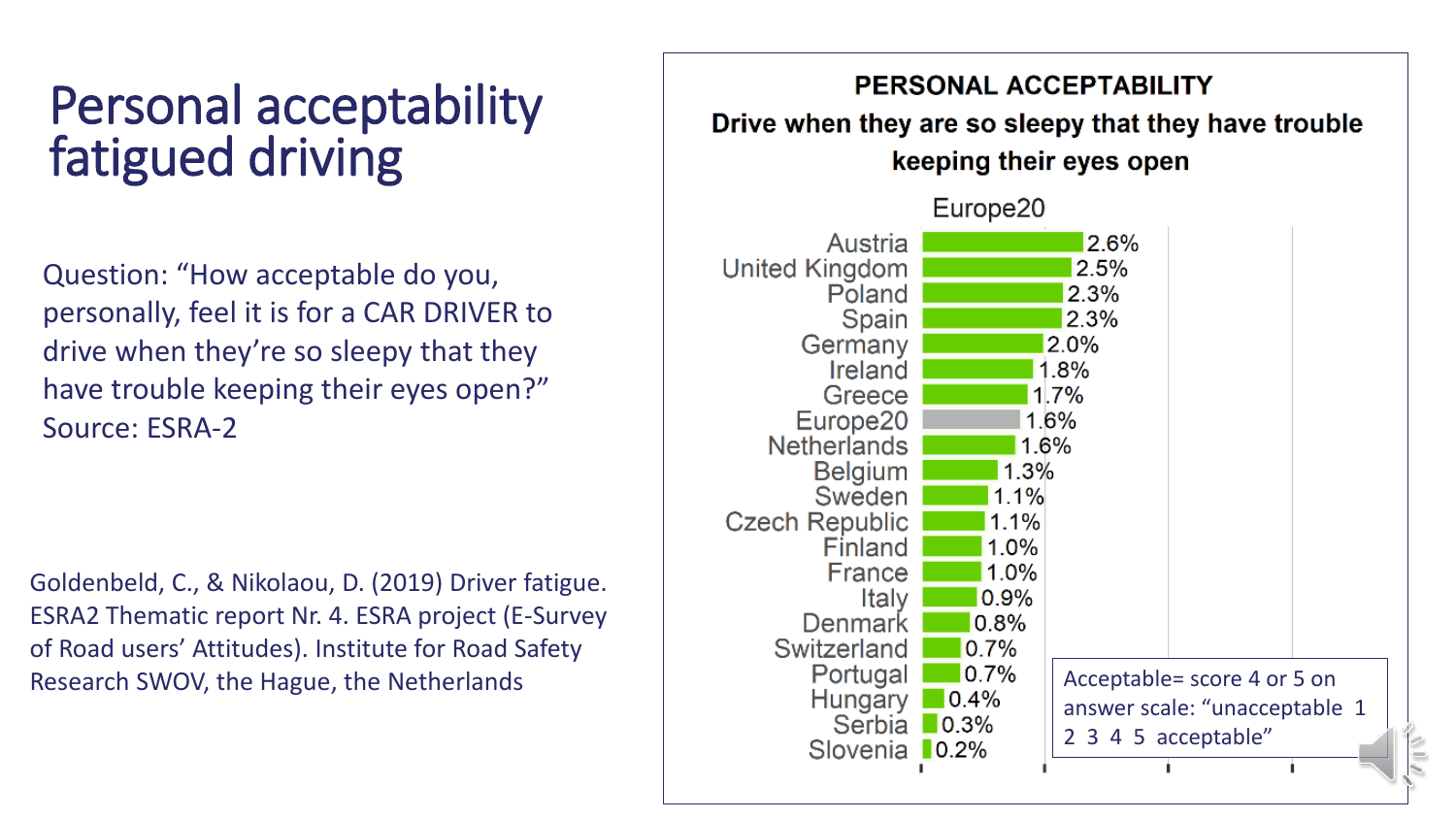#### Drivers' actions against fatigued driving

#### Sources:

Vanlaar, W., Simpson, H., Mayhew, D., & Robertson, R. (2008).Fatigued and drowsy driving: A survey of attitudes, opinions and behaviors. Journal of Safety Research, 39, 303–309.

Anund, A., Kecklund, G., Peters, B.,& Akerstedt, T. (2008). Driver sleepiness and individual differences in preferences for countermeasures. Journal of Sleep Research, 17, 16–22.

| Individual               | Survey Canada,         | Survey Sweden,            |
|--------------------------|------------------------|---------------------------|
| countermeasure           | drivers Ontario, 2006  | 2002-2003,                |
| against driver           | $N = 750$ car drivers  | $N = 1880$ car drivers    |
| fatigue                  | (Vanlaar et al., 2008) | (Anund et al., 2008)      |
| <b>Open window</b>       | 44%                    | 47%                       |
| Talk to passenger        | 34%                    | 35%                       |
| Turn radio on            | 30%                    | 52%                       |
| <b>Stop and exercise</b> | 31%                    | 54% (stop and short walk) |
|                          |                        | 28% (stop and exercise)   |
| Stop and nap             | 15%                    | 18%                       |
| Move around              | 26%                    | 27%                       |
| (while driving)          |                        |                           |
| Caffeine/coffee          | 29%                    | 45%                       |
| Eat/drink                | 28%                    | 32% (candy)               |
|                          |                        | 26% (fruit)               |
|                          |                        | 6% (energy drink)         |
| Sing                     | 29%                    | 31%                       |
| Talk on cell phone       | 12%                    | Not included              |
| Use nicotine             | Not included           | 14%                       |
| <b>Drive slower</b>      | Not included           | 13%                       |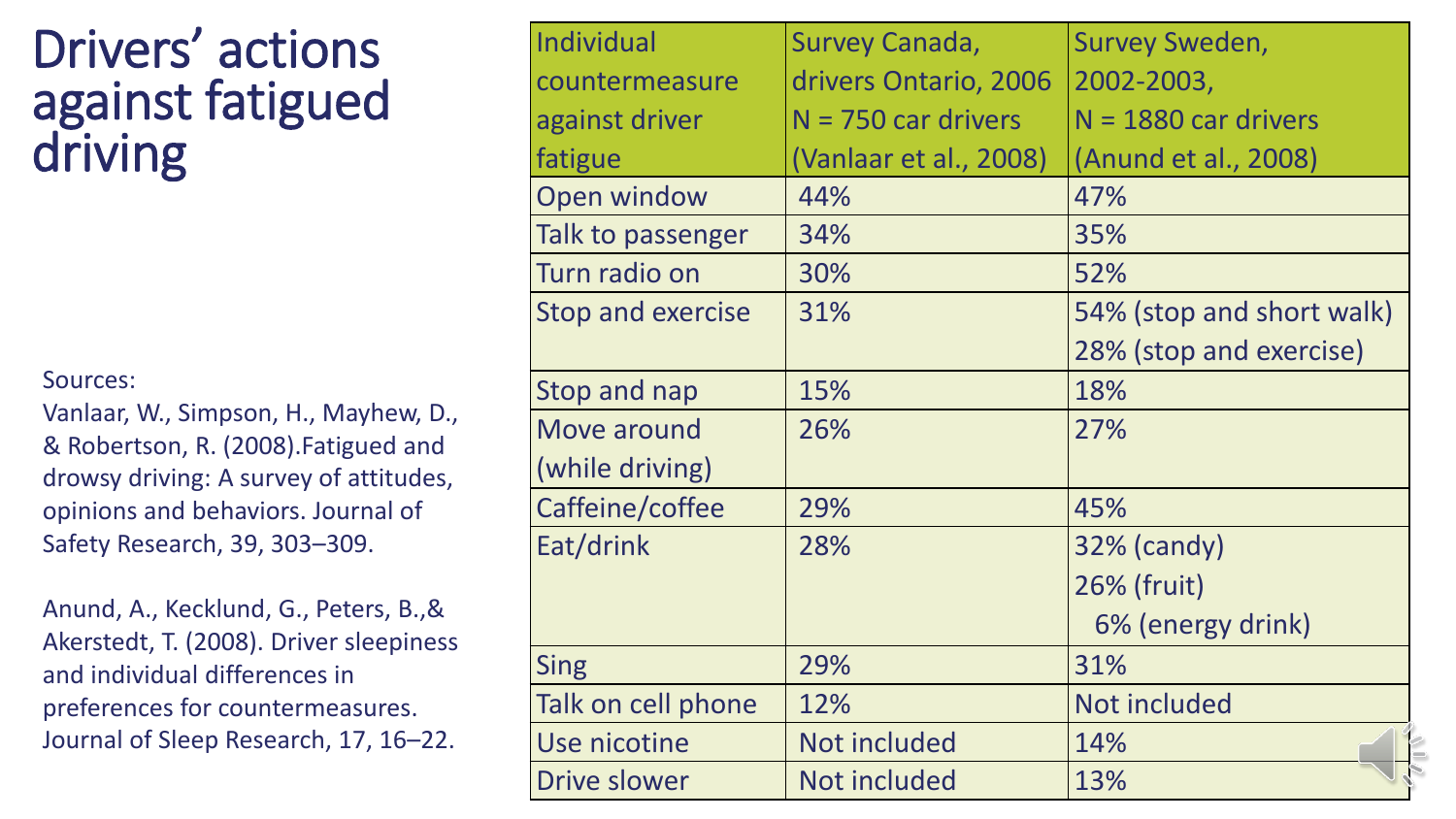#### Effect on crash involvement

- Driver fatigue contributing factor 15 20% crashes
- Highest shares found for fatal crashes, crashes on motorways & truck crashes
- Large variation estimates studies: 5 50%
- Depends largely on assessment method:
	- **Department police registrations**
	- in-depth accident investigations
	- questionnaires (self-reported)

European Commission (2020) Road safety synopsis – Fatigue. European Road Safety Observatory. Brussels, European Commission, Directorate General for Transport.

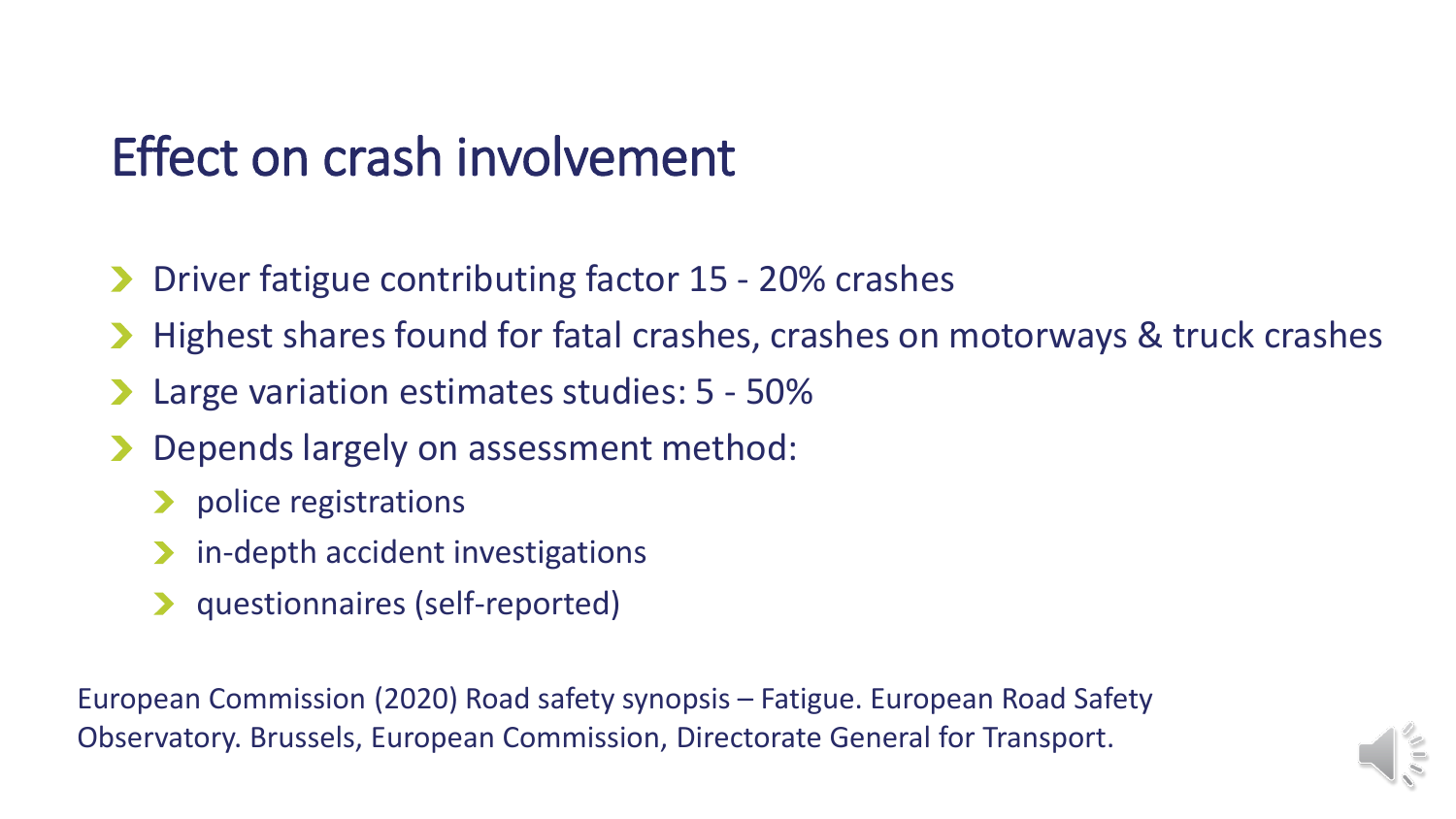#### Effect on crash risk

A meta-analysis of 14 studies: crash risk when driving fatigued 1.29 times higher (95% Conf. Intervals 1.24 – 1.34; Moradi et al., 2018)

A naturalistic driving study of over 3,500 USA drivers: crash risk of driving fatigued 3.4 times (95% Conf. Intervals 2.3 - 5.1; Dingus et al., 2016)

Sources:

Dingus, T.A., Guo, F., Lee, S., Antin, J.F., Perez, M., Buchanan-King, M. & Hankey, J. (2016). Driver crash risk factors and prevalence evaluation using naturalistic driving data. In: National Academy of Sciences of the United States of America PNAS. vol. 113, 2636-2641.

Moradi, A., Nazari, S.S.H. & Rahmani, K. (2018). Sleepiness and the risk of road traffic accidents: A systematic review and meta-analysis of previous studies. Transportation Research Part F: Traffic Psychology and Behaviour.

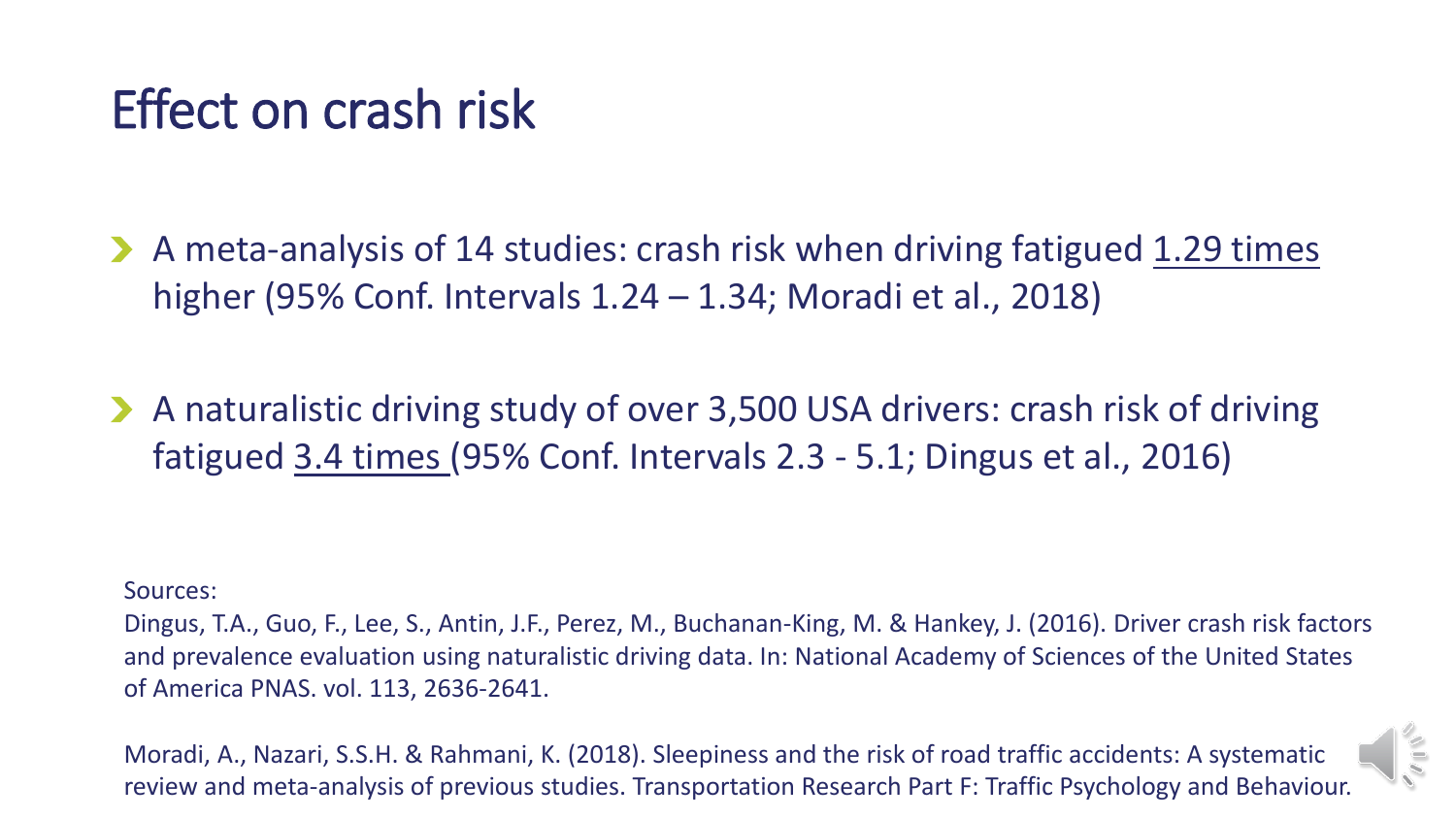## Risk groups:



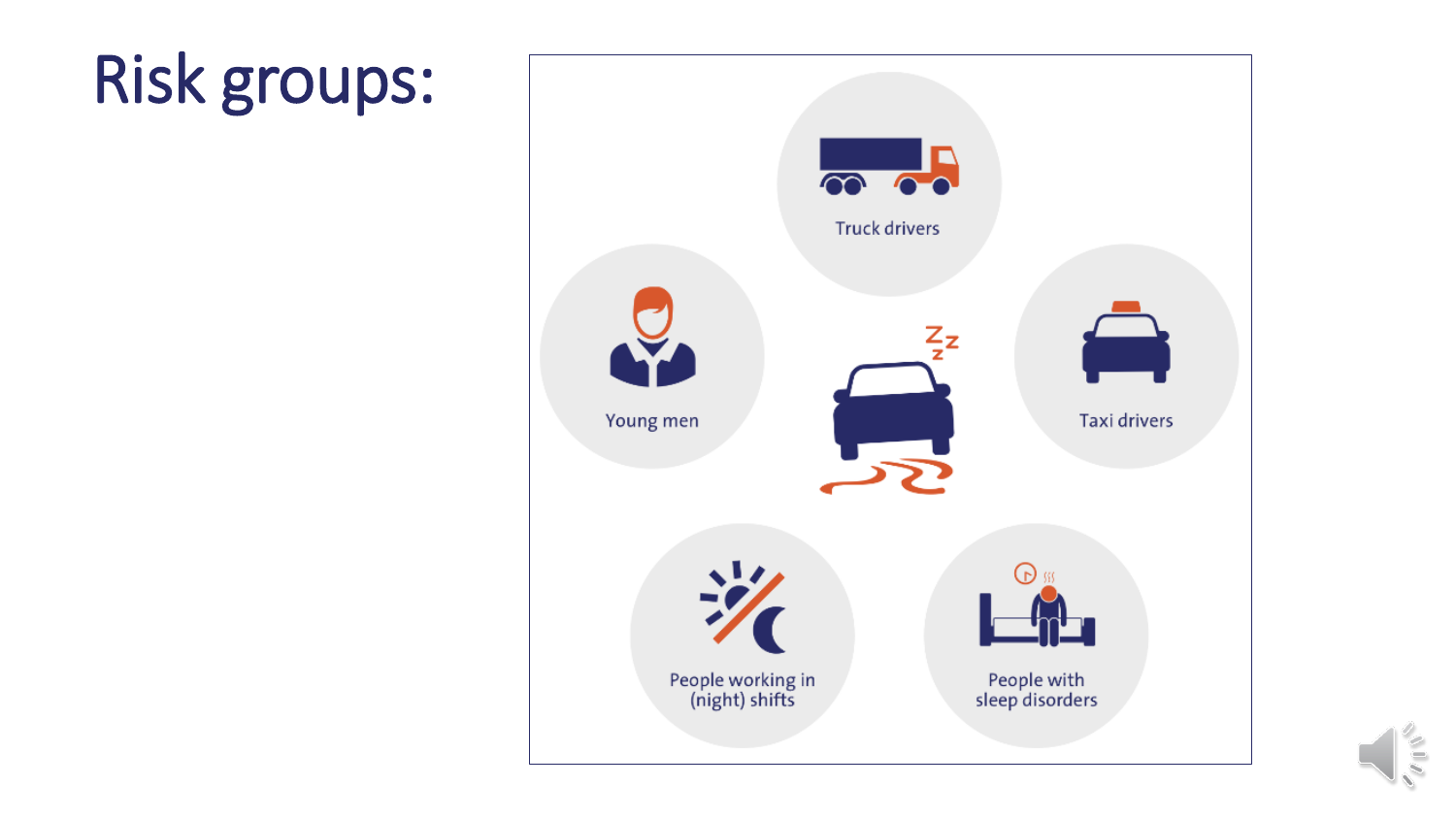## Risk groups

USA: driver fatigue associated with 13% of truck crashes resulting in fatality/injury (*Starnes, M., 2006. Large-Truck Crash Causation Study: An Initial Overview (DOT HS 810 646). NHTSA, Washington).*

Young drivers (18-24 yrs). over-represented in sleeprelated crashes (*Shekari Soleimanloo et al., 2017. The effects of sleep loss on young drivers' performance: A systematic review. PLoS ONE 12(8): e0184002*)



High rates of fatigued driving among taxi drivers in different locations world-wide (*Menéndez et al. 2019. Individual, business-related, and work* 

*environment factors associated with driving tired among taxi drivers in two metropolitan U.S. cities, Journal of Safety Research, 70, 71–77*).

US study: 37.5% drivers participating in a simulator test drive after working the night shift were involved in a nearcrash event compared with zero nearcrashes of shift workers after sleep (*Lee et al. ,2015. High risk of nearcrash driving events following night-shift work. PNAS, 113, 176-181*).





People with sleep disorders

".. persons with sleep apnea have a 2 to 3 times increased risk of crash, compared with the general population (*Ellen et al., 2006, Systematic review of motor vehicle crash risk in persons with sleep apnea). Journal of clinical sleep medicine)*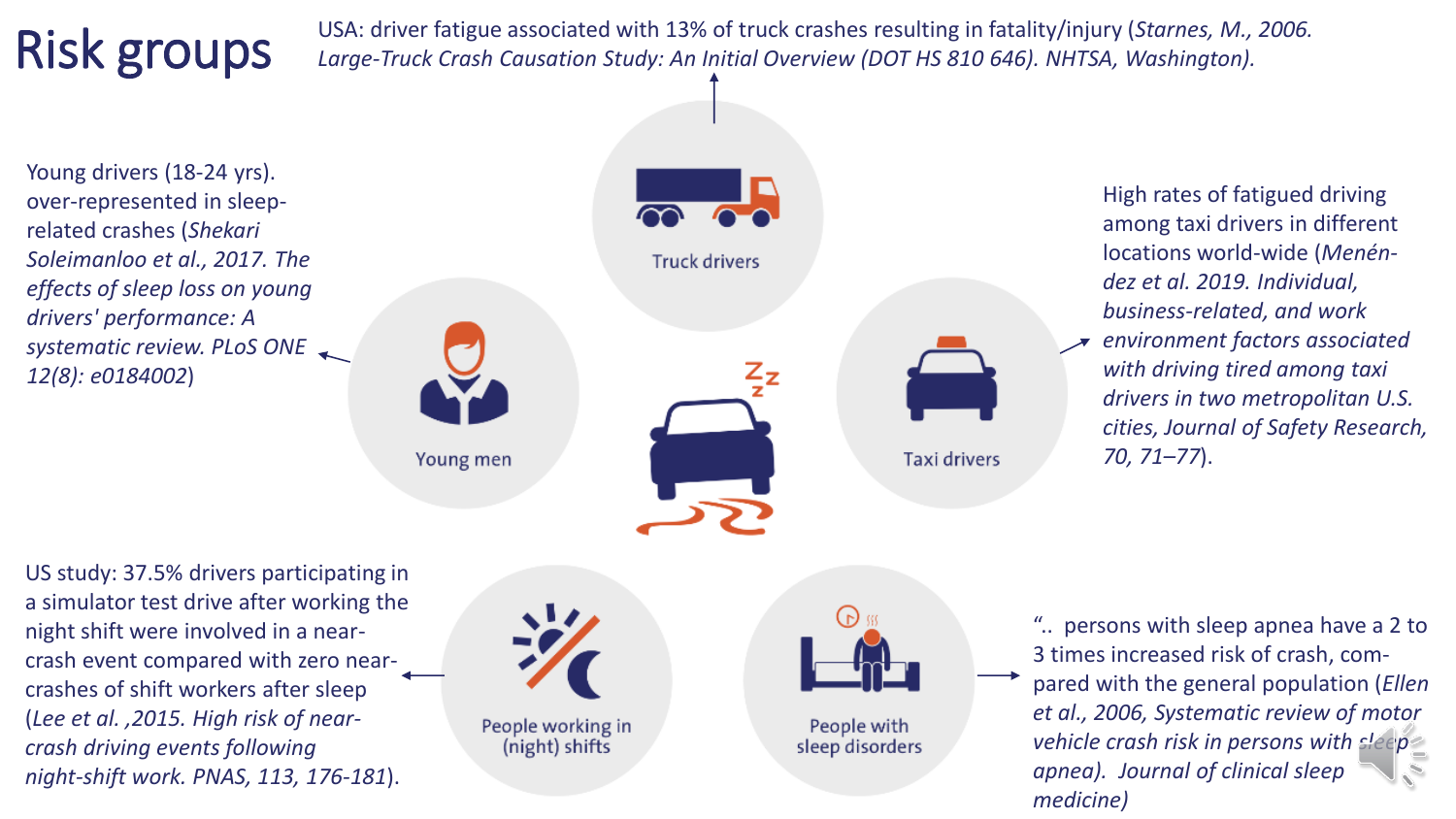#### Fatigue countermeasures



#### Regulation/enforcement



#### Education and information





Road infrastructure Vehicle technology

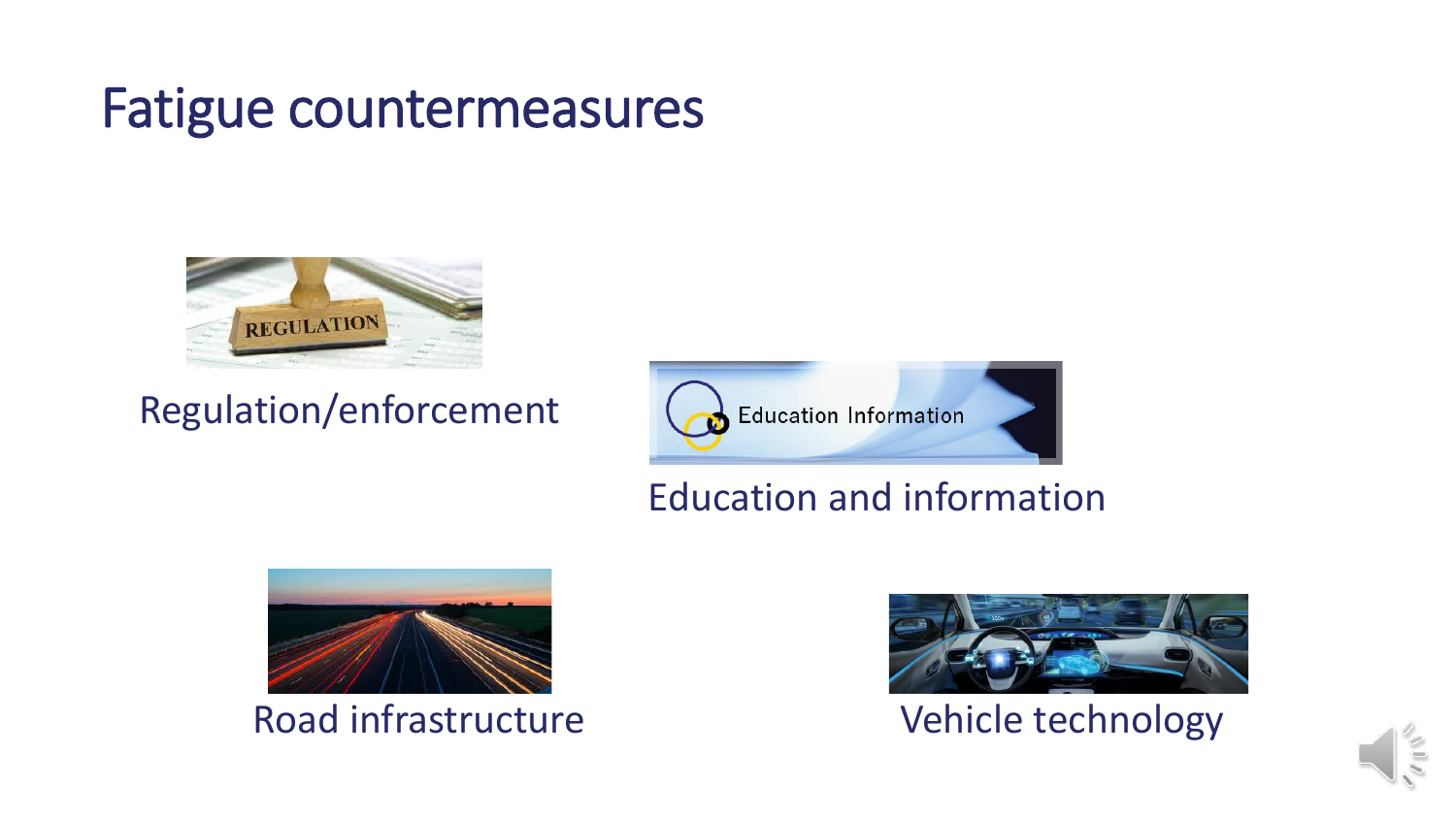#### Education & information

- Effects measured in: knowledge, beliefs, risk perception, intentions
- Stand-alone campaigns: only small effect on actual behaviour to be expected
- Campaigns should show recommended behaviours and highlight their usefulness and effectiveness
- ▶ For professional drivers: education part of fatigue management programs

Adamos, G., Nathanail, E., & Kapetanopoulou, P. (2013). Do road safety campaigns work? How to assess the impact of a national fatigue campaign on driving behaviour. Transportation Research Record: Journal of Transportation Research Board, no. 2364 (pp. 62–70). Transportation Research Board of the National Academies, Washington, D.C.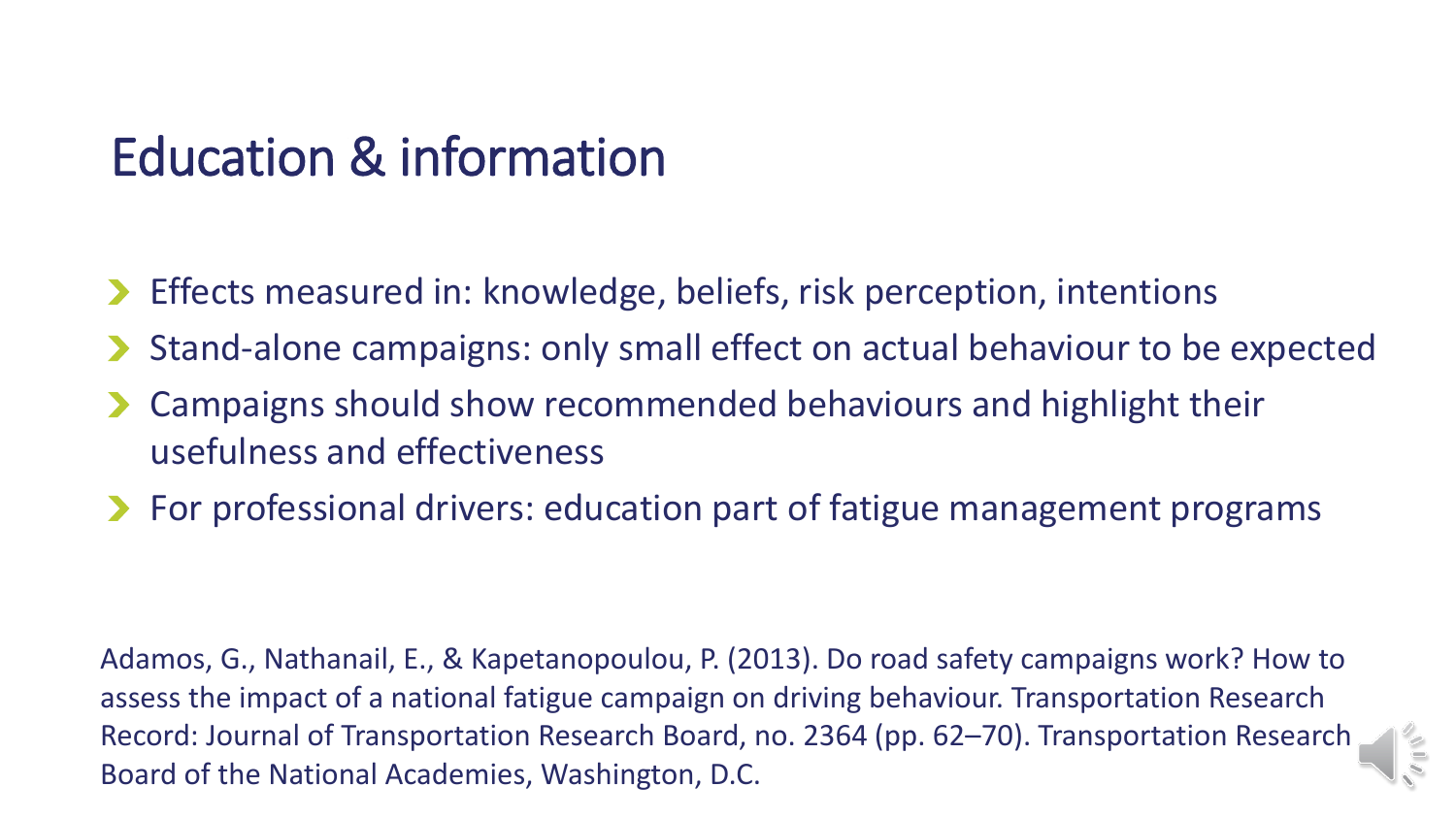#### Road infrastructure

Preventing fatigued driving:

▶ Provision of rest areas for truck & car drivers (e.g. Bunn et al., 2019)

Preventing consequences of fatigued driving (European Commission, 2020): **>** Rumble strips

Safety barriers and obstacle-free zones

Bunn, T.L., Slavova, S., & Rock, P.J (2019). Association between commercial vehicle driver at-fault crashes involving sleepiness/fatigue and proximity to rest areas and truck stops. Accident Analysis and Prevention, 126, 3–9.

European Commission (2020) Road safety synopsis – Fatigue. European Road Safety Observatory. Brussels, European Commission, Directorate General for Transport.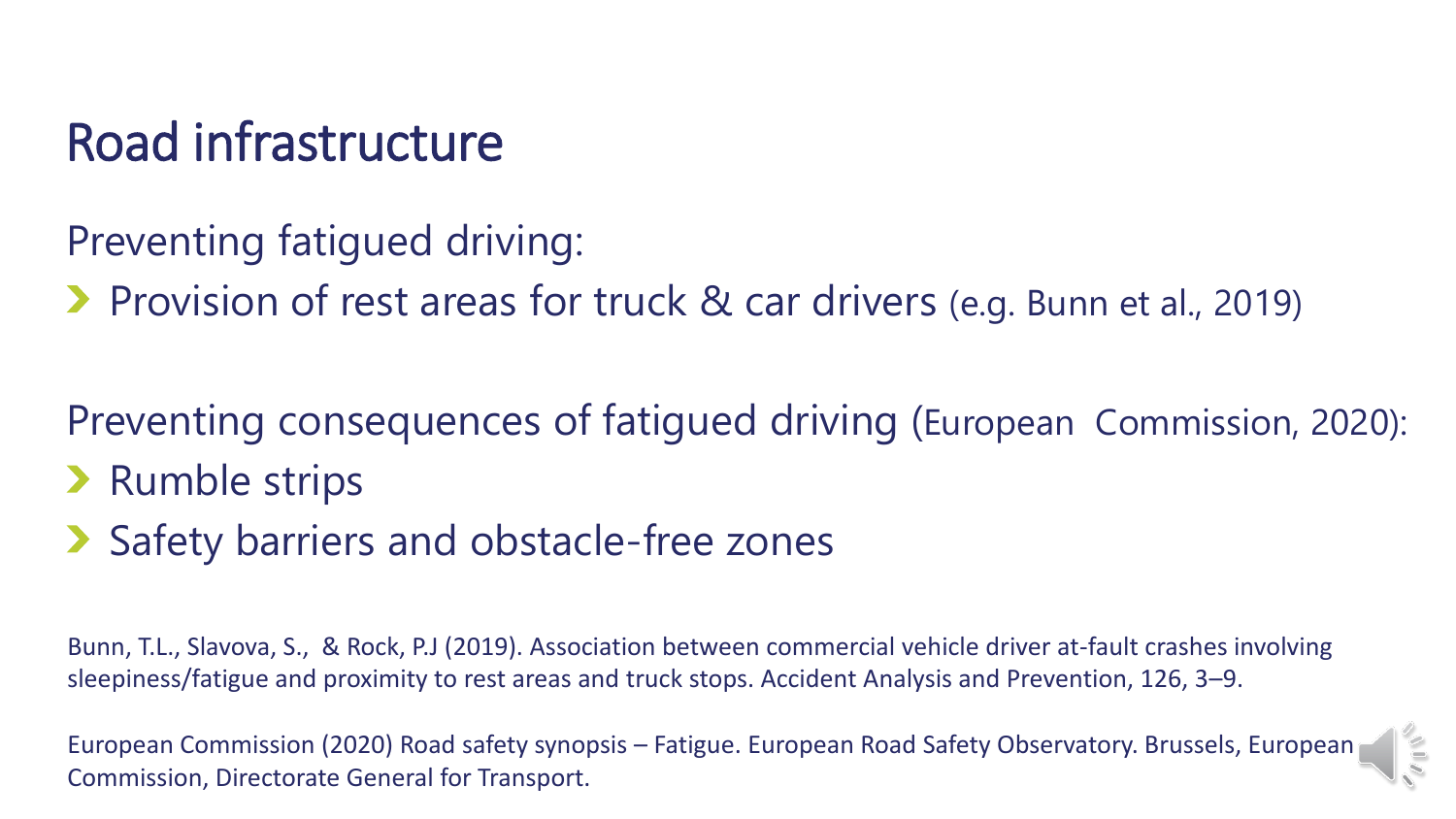#### Vehicle technology

- Advanced driver assistance systems ADAS may reduce fatigue-related crashes
- 2 mechanisms: warning the driver or intervening
- New 2019 EU regulation on motor vehicle type approval makes mandatory starting 2022:
	- *intervening Lane Keeping System for passenger cars & light commercial vehicles vans*
	- *a warning Lane Departure Warning system for buses & trucks*
	- *driver drowsiness and attention warning system for all vehicle categories*
	- *a range of advanced vehicle safety features for all vehicles*

European Union (2019). Regulation (EU) 2019/2144 of the European Parliament and of the Council of 27 November 2019 on type-approval requirements for motor vehicles and their trailers, and systems, components and separate technical units intended for such vehicles, as regards their general safety and the protection of vehicle occupants and vulnerable road users [….]. Official Journal of the European Union, L 325/1.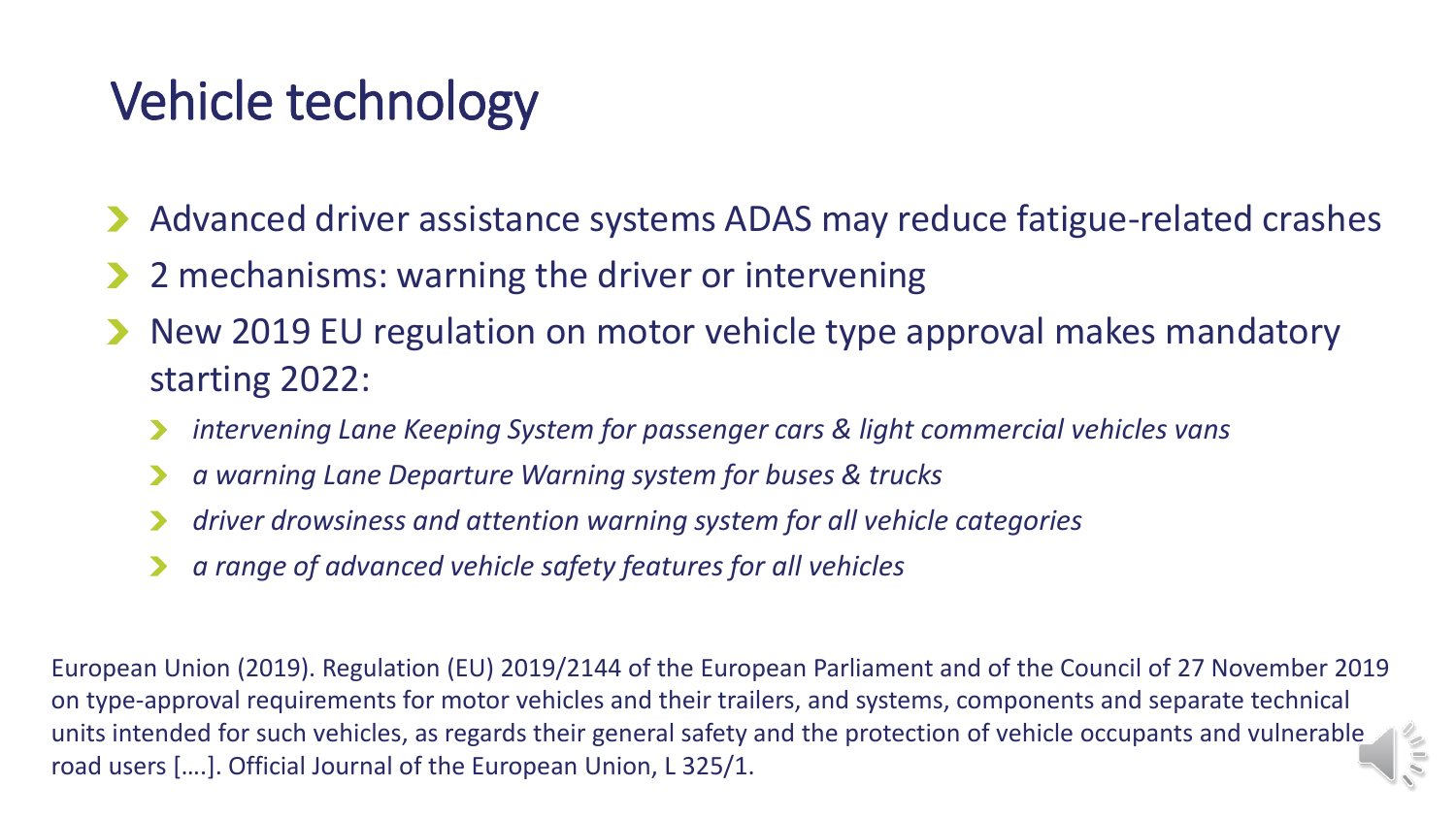## Driver fatigue: happy end?

- Stubborn problem
- A number of solutions to some extent effective
- Vehicle technology/automation: new solutions (& challenges)